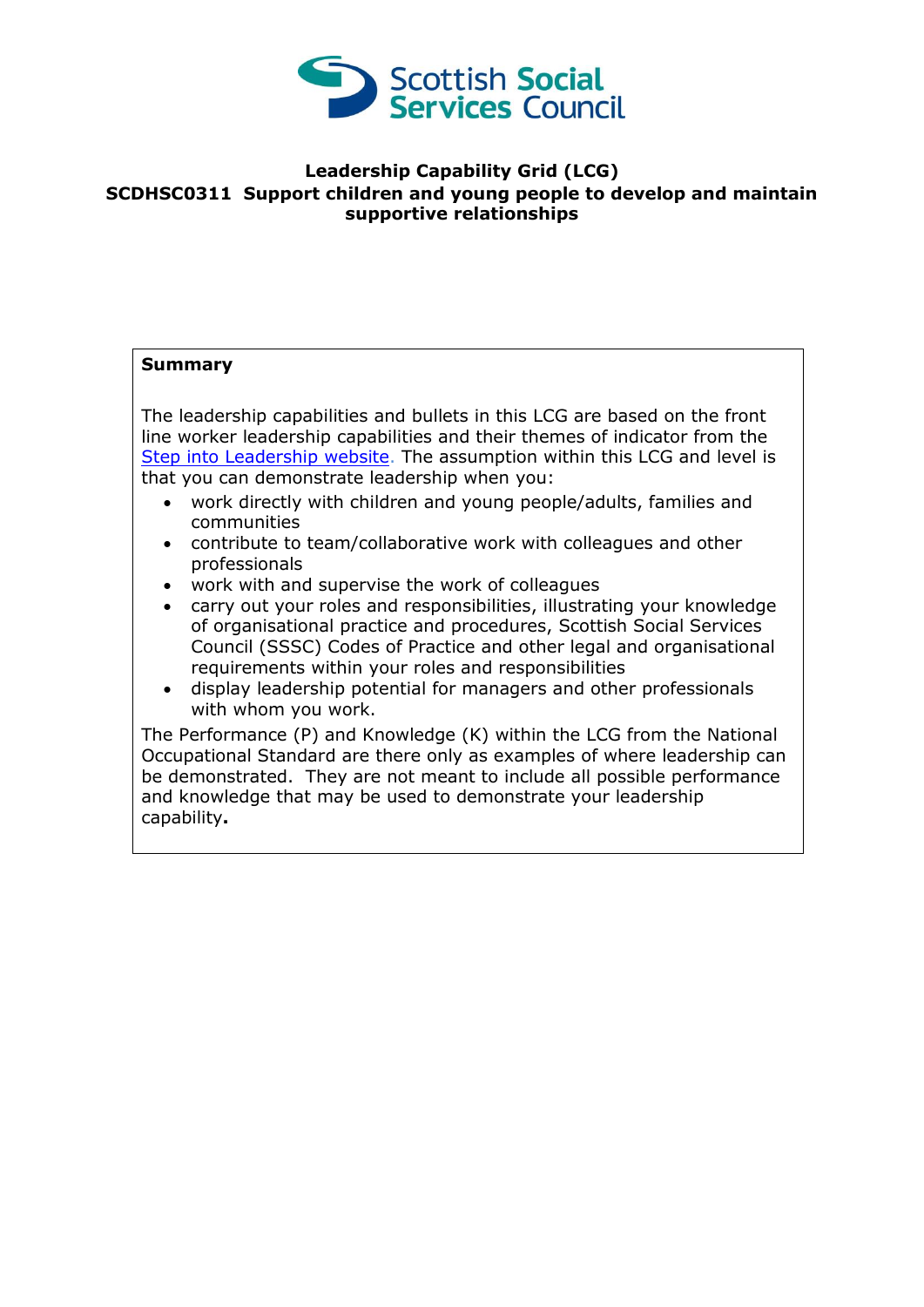

## **Leadership Capability Grid (LCG) SCDHSC0311 Support children and young people to develop and maintain supportive relationships**

| Leadership<br>capabilities         | When supporting children and young people to develop and maintain<br>supportive relationships you can demonstrate leadership capabilities<br>by:                                                                                                                                                                                                                                                                                                                                                                                                                                                                                                                                                                                                                                                                   |
|------------------------------------|--------------------------------------------------------------------------------------------------------------------------------------------------------------------------------------------------------------------------------------------------------------------------------------------------------------------------------------------------------------------------------------------------------------------------------------------------------------------------------------------------------------------------------------------------------------------------------------------------------------------------------------------------------------------------------------------------------------------------------------------------------------------------------------------------------------------|
| <b>Vision</b>                      | Providing a vision for those with whom you work and your organisation when<br>you:<br>• See how best to make a difference when providing active support ( $P2-24$ ;<br>K1-5, 11, 16, 25-26, 36, 38, 44-47)<br>• Communicate and promote ownership of the vision when working with<br>children and young people (P2-24; K1-5, 11, 16, 25-26, 38, 44-47),<br>accessing specialist support (P25; K20, 38), working with others (P15)<br>and recording and reporting $(P26)$<br>• Promote social service values through active participation and<br>personalisation (P2-24; K 1-5, 11, 13-19; 27, 29, 38, 44-47) and when<br>working others (P15)<br>• See the bigger picture when demonstrating knowledge and practice of<br>organisational, local and national policies and procedures (K6, 8-9, 27-28,<br>$33 - 35$ |
| Self-<br>leadership                | Displaying self-leadership when you:<br>• Demonstrate and adapt leadership when supporting children and young<br>people to develop and maintain supportive relationships (All P; K24)<br>• Improve own leadership by seeking advice (P25; K20, 38) and self-<br>reflection $(K24)$<br>• Take intelligent risks when supporting children and young people to<br>develop and maintain supportive relationships (P1-24; K29-32, 36, 44-<br>48)<br>• Demonstrate and promote resilience (P2-24; K3, 4, 19, 32, 38, 44-47)<br>• Challenge discrimination and oppression (P10, 14-15; K 1, 4, 31, 37)                                                                                                                                                                                                                    |
| <b>Motivating</b><br>and inspiring | Motivating and inspiring others when you:<br>• Inspire people by personal example (P2-25; K14-20, 38, 44-47)<br>Recognise and value the contribution of others (P2-25; K9-10, 20, 38,<br>$44 - 47$ )<br>• Support the creation of a learning and performance culture ( $P1$ , 3-6,14;<br>K16-20, 24, 38, 44-47)                                                                                                                                                                                                                                                                                                                                                                                                                                                                                                    |
| <b>Empowering</b>                  | Empowering people when you:<br>Enable leadership at all levels (P2-25; 16-20, 38, 44-47)<br>Support the creation of a knowledge and management culture (P2-25;<br>K16-20, 24, 38, 44-47)<br>Promote professional autonomy (P2-25; K16-20, 24-26)<br>$\bullet$<br>Involve people in development and improvement ( $P1-25$ ; K16-20, 38, 38,<br>$44 - 47$ )                                                                                                                                                                                                                                                                                                                                                                                                                                                          |